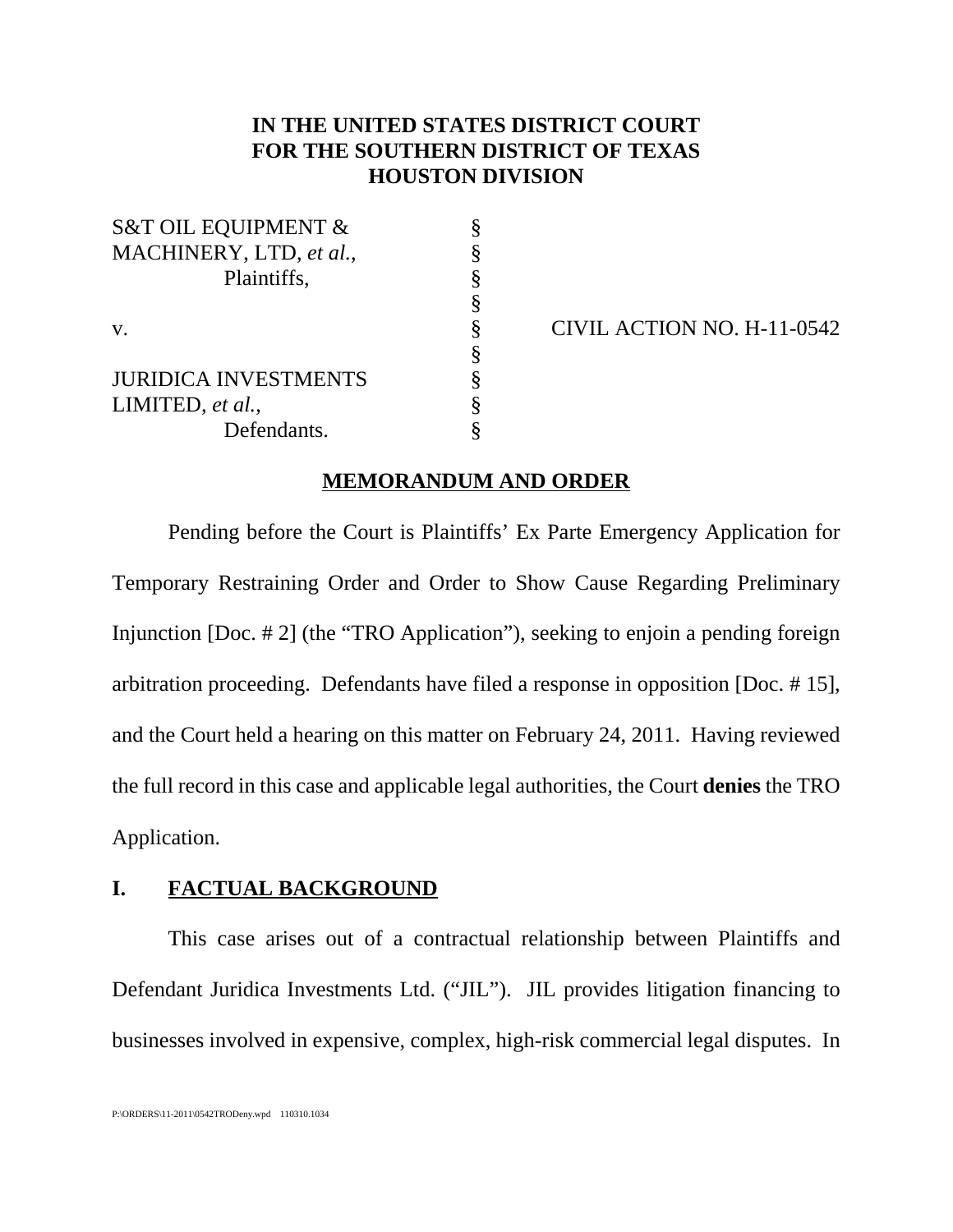May 2008, Plaintiffs entered into an "Investment Agreement" with JIL, whereby JIL agreed to fund part of the legal fees and costs of an arbitration before the International Center for the Settlement of Investment Disputes that Plaintiffs had brought against the Government of Romania arising from commercial activity in Romania (the "Romanian Arbitration").<sup>1</sup> This arbitration took place in Washington, D.C. from 2007 to approximately 2009. The law firm of King & Spalding represented Plaintiffs in the Romanian Arbitration under a contingency fee contract. Plaintiffs' Investment Agreement with JIL changed that financial arrangement.

The parties' Investment Agreement requires arbitration of all disputes between the parties.<sup>2</sup> The arbitration provision mandates the arbitration will be through the

<sup>&</sup>lt;sup>1</sup> The Romanian Arbitration was ultimately dismissed.

<sup>&</sup>lt;sup>2</sup> Investment Agreement [Doc.  $\# 3-2$ ],  $\P 15.2$  ("[With exceptions not pertinent to this case] all actions, disputes, claims and controversies under common law, statutory law or in equity of any type whatsoever, whether arising before or after the date of this Agreement, and whether directly or indirectly relating to: (a) this Agreement and/or any amendments and addenda hereto, or the breach, invalidity or termination hereof; (b) any previous or subsequent agreement between ASSIGNEE [JIL] and ASSIGNORS [S&T Oil Equipment & Machinery Ltd. and Mr. Valerian Simirica]; (c) any act committed by ASSIGNEE or by any parent company, subsidiary, or affiliated company of ASSIGNEE (the 'ASSIGNEE Companies'), or by any employee, agent, officer or director of an ASSIGNEE Company whether or not arising within the scope and course of employment or other contractual representation of the ASSIGNEE Companies (provided that such act arises under a relationship, transaction or dealing between ASSIGNEE and ASSIGNORS); (d) any act committed by ASSIGNORS or by any parent company, subsidiary or affiliated company of S&T (the 'ASSIGNOR Companies'), or by any employee, agent, officer or director of an ASSIGNOR Company whether or not arising within the scope and course of employment or other contractual representation of the ASSIGNOR Companies (provided that such act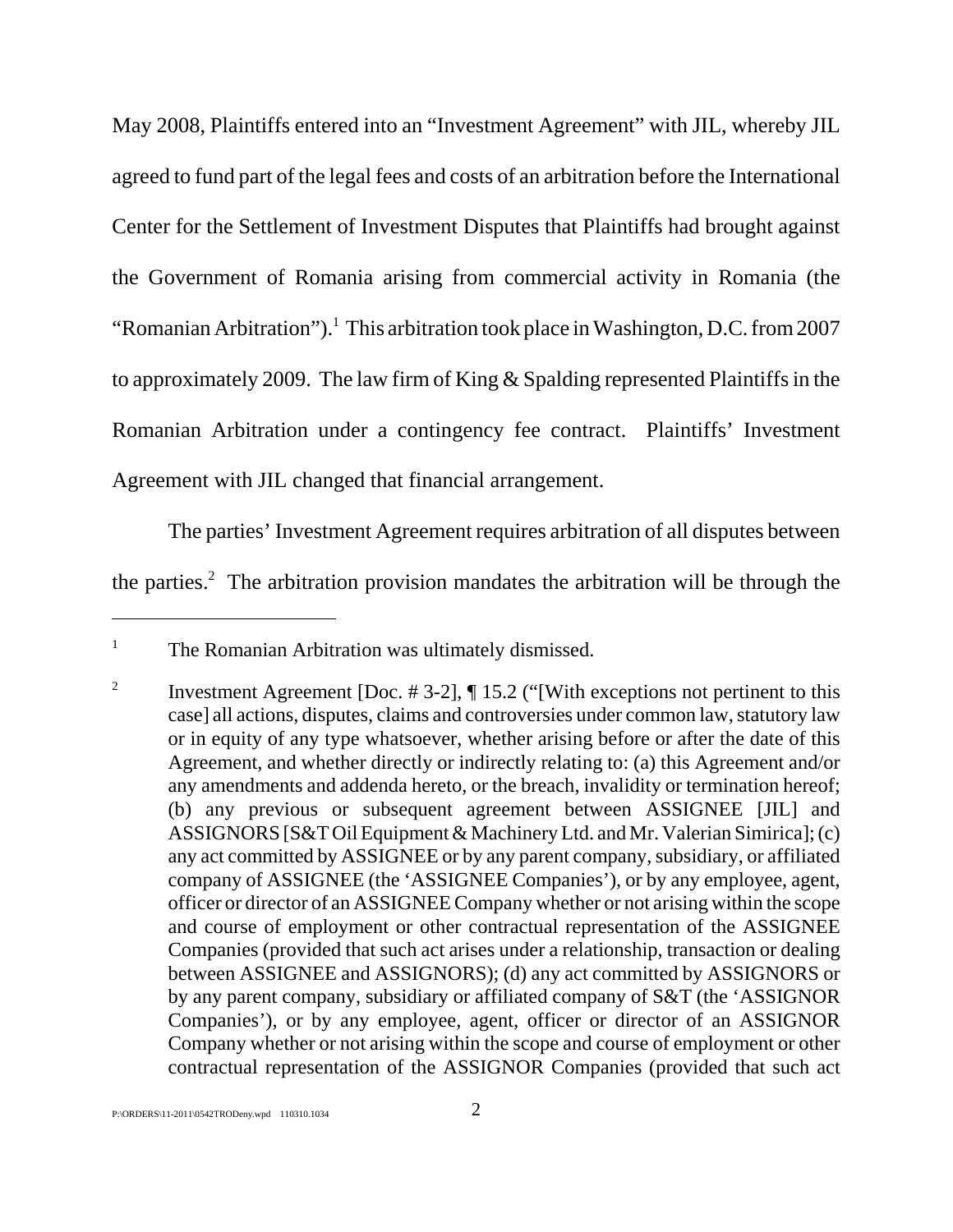London Court of International Arbitration ("LCIA").<sup>3</sup> The Investment Agreement further requires that the situs of any arbitration be in Guernsey, Channel Islands,<sup>4</sup> where JIL is incorporated.

JIL initiated arbitration proceedings against Plaintiffs on December 22, 2010. Plaintiffs filed the instant case with an Ex Parte Emergency Application for Temporary Restraining Order and Order to Show Cause Regarding Preliminary Injunction [Doc. # 2] (the "TRO Application"), seeking to enjoin that arbitration from going forward. The Court required Plaintiffs serve Defendants with all papers filed of record and refused to grant any *ex parte* relief. Defendants filed a response to the TRO Application [Doc. # 15] and the Court held an evidentiary hearing on that Application on February 24, 2011. The TRO Application is now ripe for decision.

arises under a relationship, transaction or dealing between ASSIGNEE and ASSIGNORS) and/or (e) any other relationship, transaction or dealing between ASSIGNEE and ASSIGNOR (collectively the 'Disputes') will be subject to and resolved by binding arbitration.").

<sup>&</sup>lt;sup>3</sup> *Id.*, **[** 15.3 ("All arbitration hereunder will be conducted in accordance with the Arbitration Rules ('Rules') of The London Court of International Arbitration  $(YLCIA')$ .").

<sup>&</sup>lt;sup>4</sup> *Id.*,  $\int$  15.4 ("The seat and situs of the arbitration and of all oral arbitration hearings will be in St. Peter Port, Guernsey, Channel Islands.").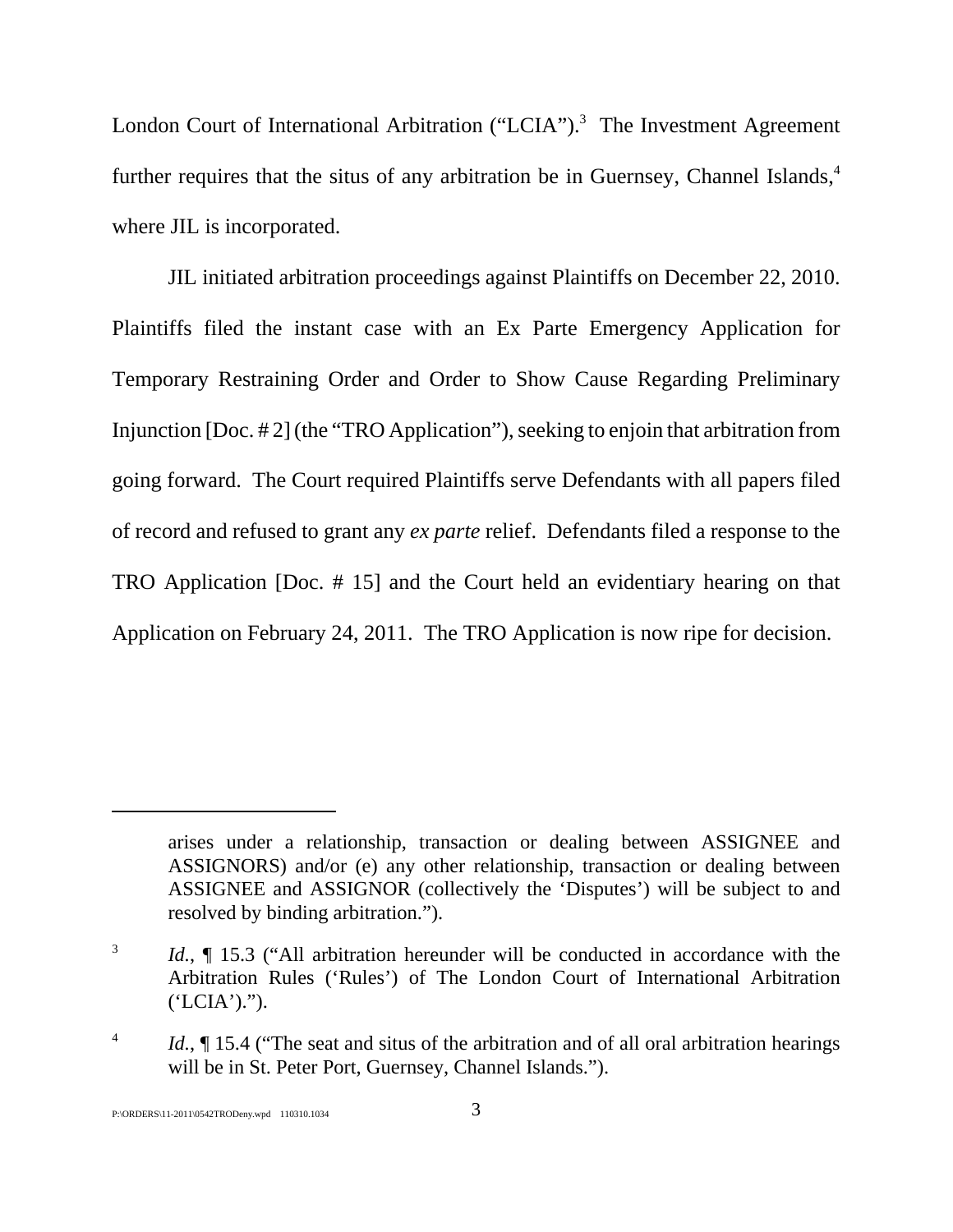#### **II. APPLICABLE LAW**

A party seeking a temporary restraining order or other injunction pursuant to Rule 65 of the Federal Rules of Civil Procedure has the burden to demonstrate each of four elements: (1) a substantial likelihood of success on the merits; (2) a substantial threat of irreparable injury if the injunction is denied; (3) that the threatened injury outweighs any prejudice the injunction might cause the defendant; and (4) that the injunction will not disserve the public interest. *See Janvey v. Alguire*, 628 F.3d 164, 174 (5th Cir. 2010); *Affiliated Prof'l Home Health Care Agency v. Shalala*, 164 F.3d 282, 285 (5th Cir. 1999). Injunctive relief, particularly at the preliminary stages of litigation, is an extraordinary remedy that requires an unequivocal showing of the need for the relief to issue. *See Valley v. Rapides Parish Sch. Bd.*, 118 F.3d 1047, 1050 (5th Cir. 1997). Injunctive relief should only be granted where the movant has "clearly carried the burden of persuasion." *Anderson v. Jackson*, 556 F.3d 351, 360 (5th Cir. 2009).

*Substantial Likelihood of Success on the Merits.–* Plaintiffs have not demonstrated a substantial likelihood of success on the merits of their claims. Plaintiffs claim that the arbitration clause of the Investment Agreement (1) is unenforceable under the Convention on the Recognition and Enforcement of Foreign Arbitral Awards (the "Convention"), as implemented by Congress through 9 U.S.C.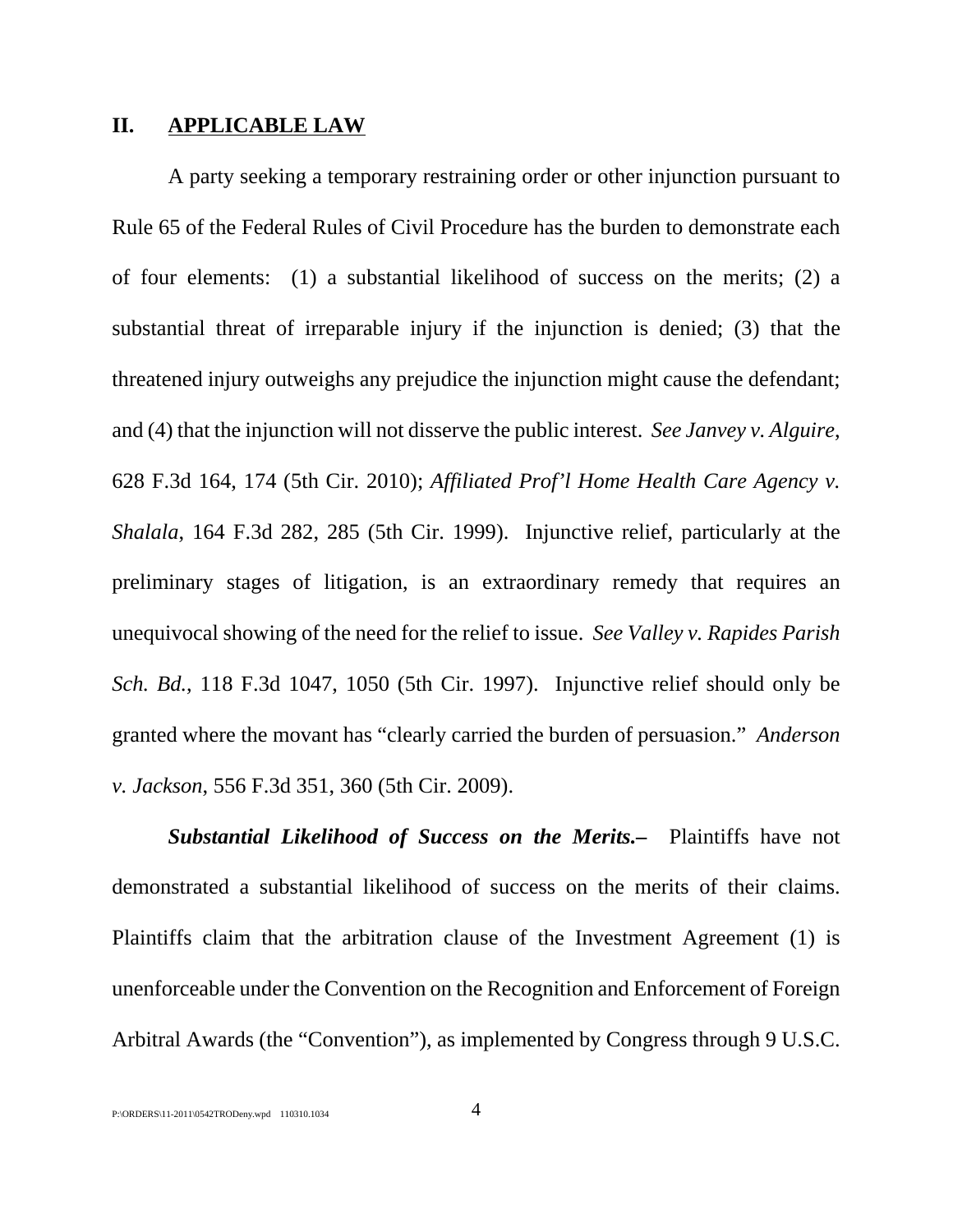§§ 201-208; (2) was procured by fraud; and (3) is substantively and procedurally unconscionable. None of these arguments is persuasive on the present record.

Plaintiffs assert that the arbitration provision is unenforceable under the Convention because Plaintiffs and JIL are both United States citizens for purposes of 9 U.S.C. § 202 and the underlying agreement is not related to Guernsey.<sup>5</sup> Plaintiffs argue that even though JIL is incorporated in Guernsey, JIL has its principal place of business in the United States because that is where JIL's officers allegedly direct, control, and coordinate the corporation's activities. Plaintiffs rely on *Astra Oil Trading NV v. Petrobas*, No. H-09-1274, 2010 WL 3069793 (S.D. Tex. 2010), for the proposition that the Supreme Court's interpretation of "principal place of business" in *Hertz Corp. v. Friend*, 130 S. Ct. 1181, 1192 (2009), applies for purposes of 9 U.S.C. § 202. In *Hertz*, the Supreme Court, in evaluating diversity jurisdiction,

## <sup>5</sup> Section 202 provides:

9 U.S.C. § 202 (2006).

An arbitration agreement or arbitral award arising out of a legal relationship, whether contractual or not, which is considered as commercial, including a transaction, contract, or agreement described in section 2 of this title, falls under the Convention. An agreement or award arising out of such a relationship which is entirely between citizens of the United States shall be deemed not to fall under the Convention unless that relationship involves property located abroad, envisages performance or enforcement abroad, or has some other reasonable relation with one or more foreign states. For the purpose of this section a corporation is a citizen of the United States if it is incorporated or has its principal place of business in the United States.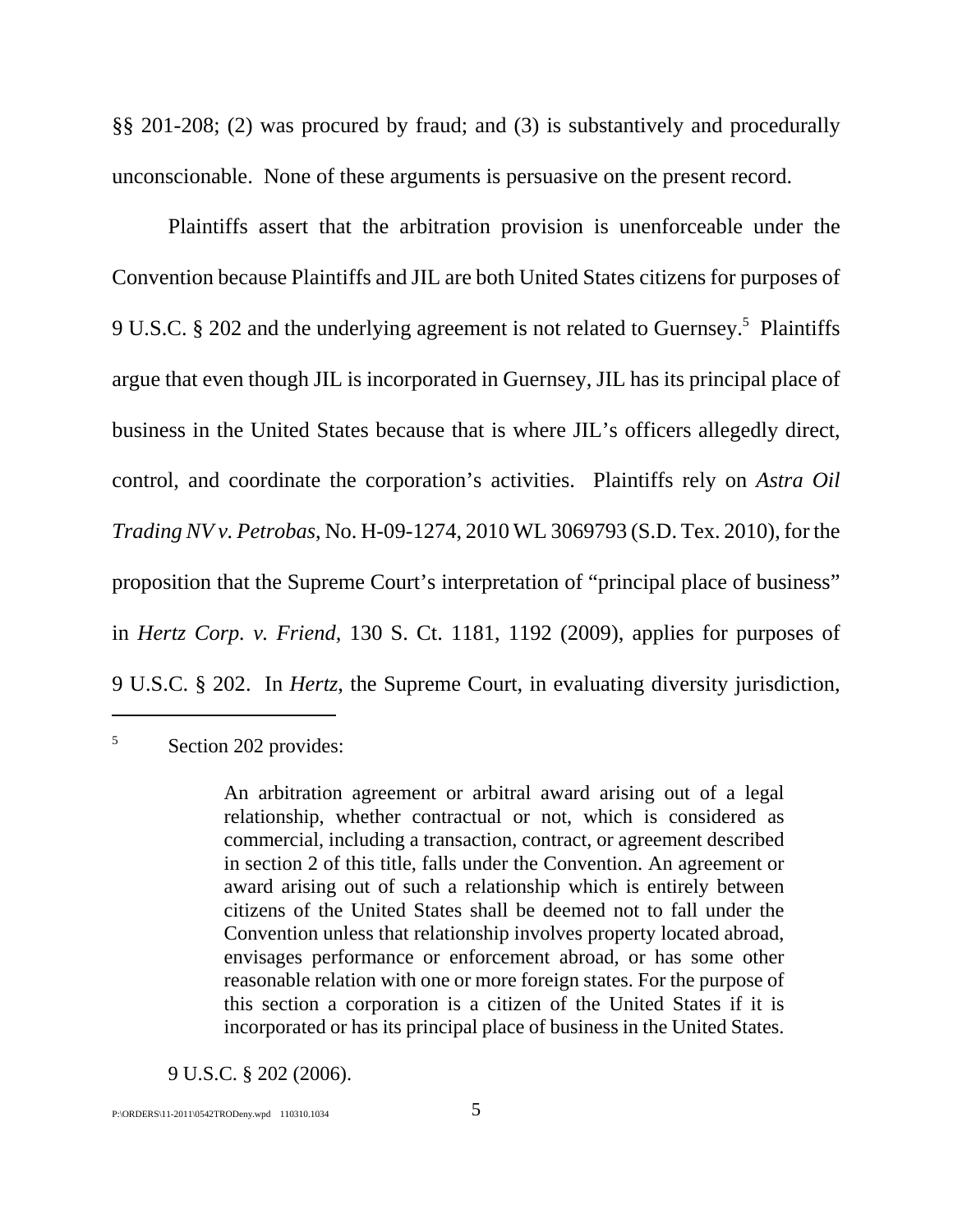concluded that "'principal place of business' is best read as referring to the place where a corporation's officers direct, control, and coordinate the corporation's activities." 130 S. Ct. at 1192. Plaintiffs rely on the roles of Richard W. Fields ("Fields") and Timothy D. Scrantom ("Scrantom"), who are "senior management" of Juridica Capital Management Limited ("JCML"), which serves as JIL's investment manager. Plaintiffs argue that JIL's principal place of business is New York because Fields and Scrantom (senior managers of JCML) implement, direct, and coordinate JIL's activities from New York.<sup>6</sup> To support their argument, Plaintiffs cite to: (1) JIL's submission to the AIM,<sup>7</sup> which *inter alia* describes JIL's investment management agreement with JCML; $^8$  (2) JIL's website; (3) Fields' business card and voter registration information; and  $(4)$  JIL's UCC filings.<sup>9</sup>

In response, Defendants argue and present evidence that the arbitration provision is enforceable under the Convention because, JIL is in fact a foreign entity,

<sup>6</sup> *See* Memorandum in Support of Ex Parte Emergency Application for Temporary Restraining Order and Order to Show Cause Regarding Preliminary Injunction [Doc. # 3] ("Memorandum in Support of TRO Application"), at 3-4.

 $7$  According to Defendants, "AIM" is an alternative market operated by the London Stock Exchange. *See* Declaration of Paul Sullivan ("Sullivan Declaration"), ¶ 5, attached as Exh. A to Defendants' Response in Opposition to Motion for Temporary Restraining Order [Doc. # 15].

<sup>8</sup> *See* JIL's Admission to Trading on AIM [Doc. # 3-3], at 17, 27-29, 64-65.

<sup>9</sup> *See* Exhibit 4 to Plaintiffs' Memorandum in Support of TRO Application [Doc. # 3-4].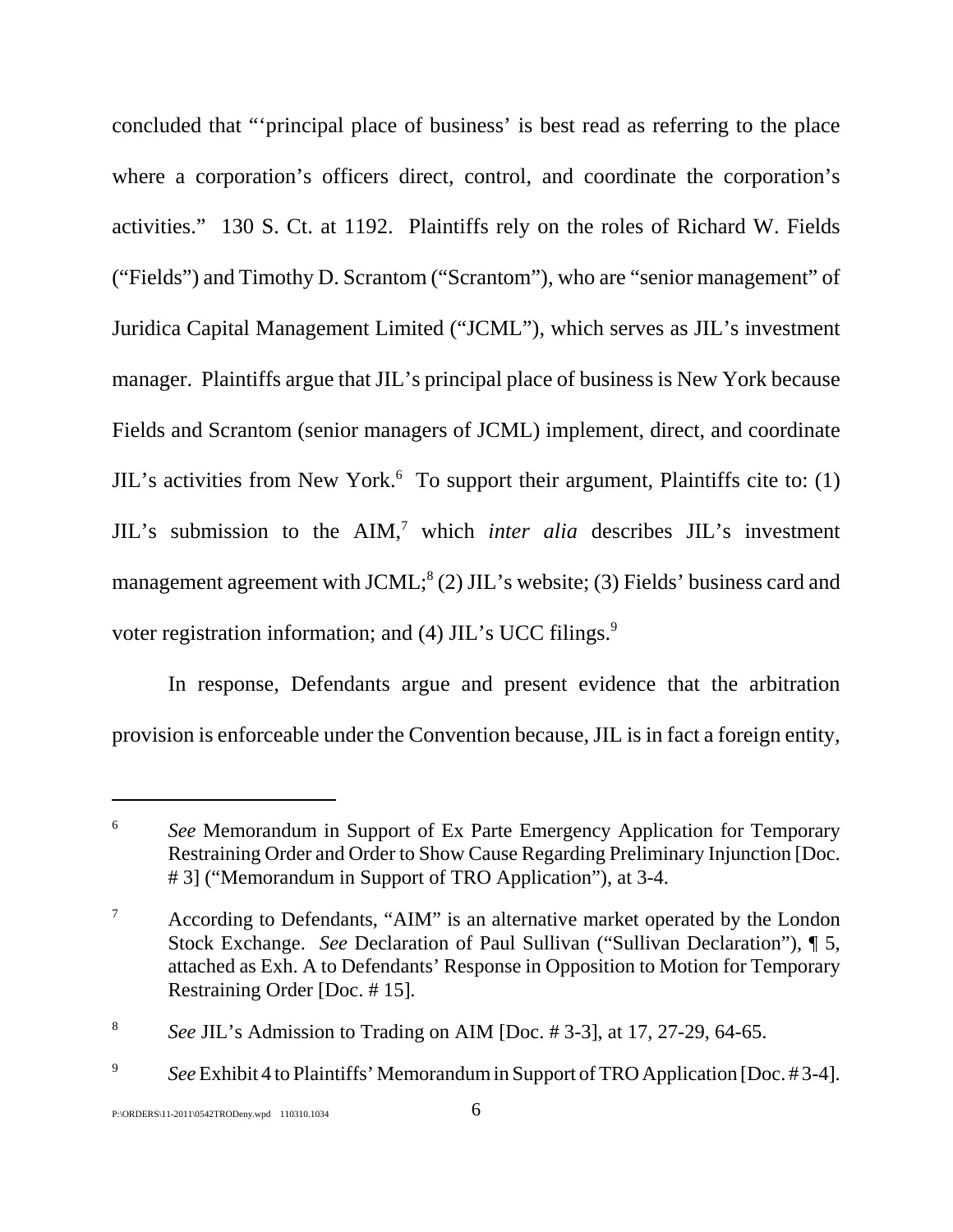namely, that (1) JIL is incorporated and maintains its only offices in Guernsey; (2) JIL's registered agent is located in Guernsey; (3) JIL does not have any offices, officers, or employees outside of Guernsey; (4) all contracts entered into by JIL are executed and delivered in Guernsey; (5) JIL maintains its accounts in Guernsey, (6) JIL holds its funds in banks in Guernsey, (7) JIL disburses funds used for its investments from Guernsey, and (8) JIL remits all proceeds from its investments to accounts in Guernsey.10 JIL also presented evidence that it is controlled by a threemember board of directors consisting of Lord Daniel Brennan, Q.C., a British citizen living in England, Richard D. Battey, a British citizen living in Guernsey, and J. Kermit Birchfield, and American citizen living in the United States. JIL's board of directors meets in person on a quarterly basis and the majority of its meetings have been conducted in-person in Guernsey.<sup>11</sup> Defendants further and alternatively argue that the arbitration provision is enforceable under the Convention because the parties' commercial relationship has a "reasonable relation with one or more foreign states," specifically, that the Investment Agreement was for payment of attorneys fees for an international arbitration against the Romanian government and concerning

<sup>10</sup> *See* Sullivan Declaration, ¶¶ 4, 5, 28.

<sup>11</sup> *See id.*, ¶ 27.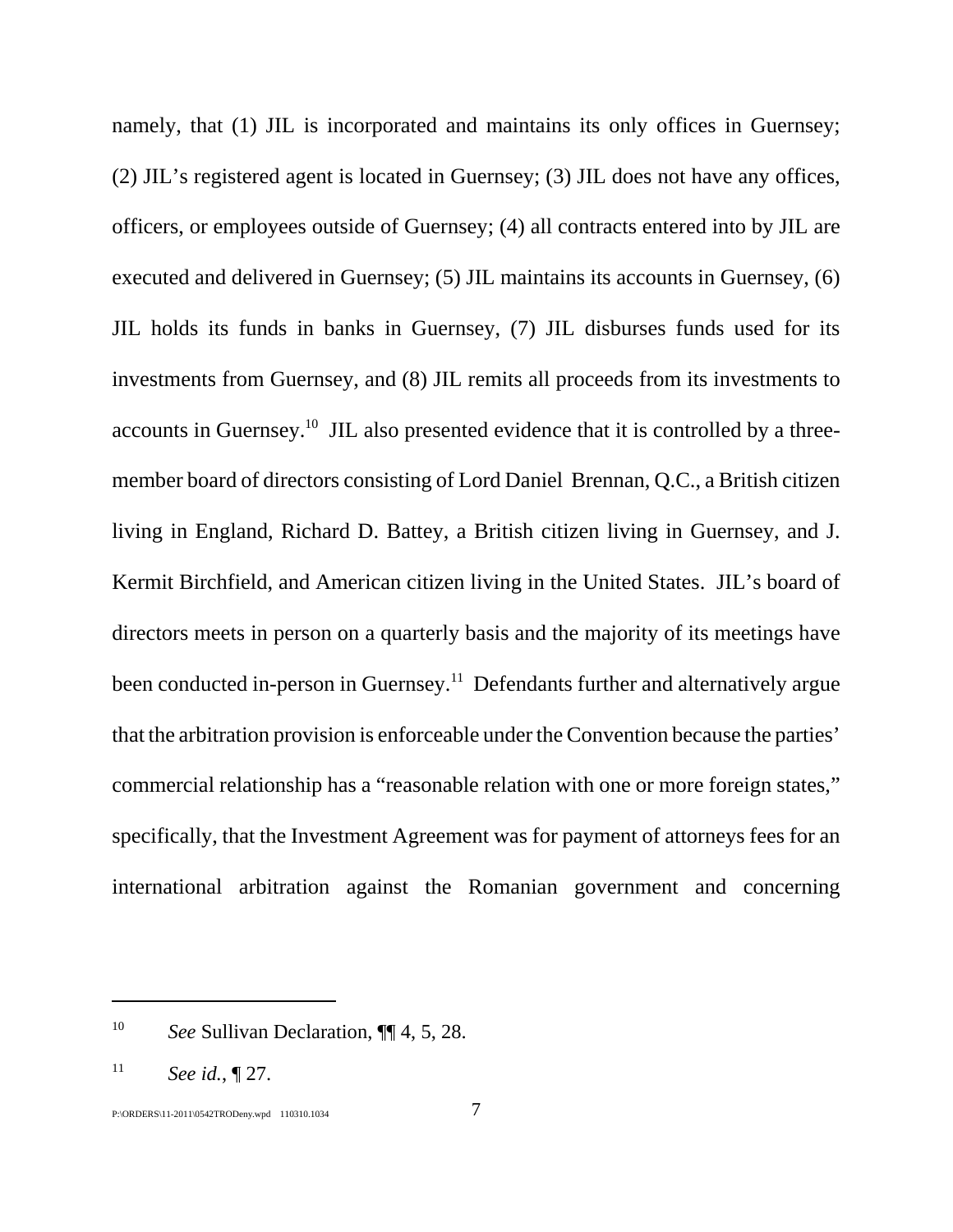commercial activity in Romania.12 Defendants additionally argue that the Investment Agreement "envisages performance or enforcement abroad" under 9 U.S.C. § 202 because it specifically states that it has been executed in Guernsey and that performance of its terms would occur in Guernsey.13

The Court concludes that Plaintiffs have not demonstrated a substantial likelihood of success on the merits of their position that JIL is not a non-United States entity for purposes of 9 U.S.C. § 202. The Court does not decide here whether or not the *Hertz* test applies to § 202. The Court merely concludes that even if the *Hertz* standard applies, Plaintiffs have not demonstrated a substantial likelihood that they can prove that the United States is where JIL's officers direct, control, and coordinate JIL's activities. *See Hertz*, 130 S. Ct. at 1192. Indeed, Plaintiffs' evidence establishes that Fields and Scrantom are employed by Juridica Capital Management Limited ("JCML"), a separate company incorporated in Guernsey with whom JIL has an Investment Management Agreement.<sup>14</sup>

The Court is also unpersuaded by Plaintiffs' argument that the subject of the

<sup>&</sup>lt;sup>12</sup> *See* Defendants' Response in Opposition to Motion for Temporary Restraining Order [Doc. # 15] ("Response in Opposition to TRO Application"), at 11-13.

<sup>&</sup>lt;sup>13</sup> Defendants cite to the Investment Agreement,  $\P$  27. The cited page of the agreement is not included in the record, but Plaintiffs have not contested this reference.

<sup>14</sup> *See* JIL's Admission to Trading on AIM [Doc. # 3-3], at 27-29.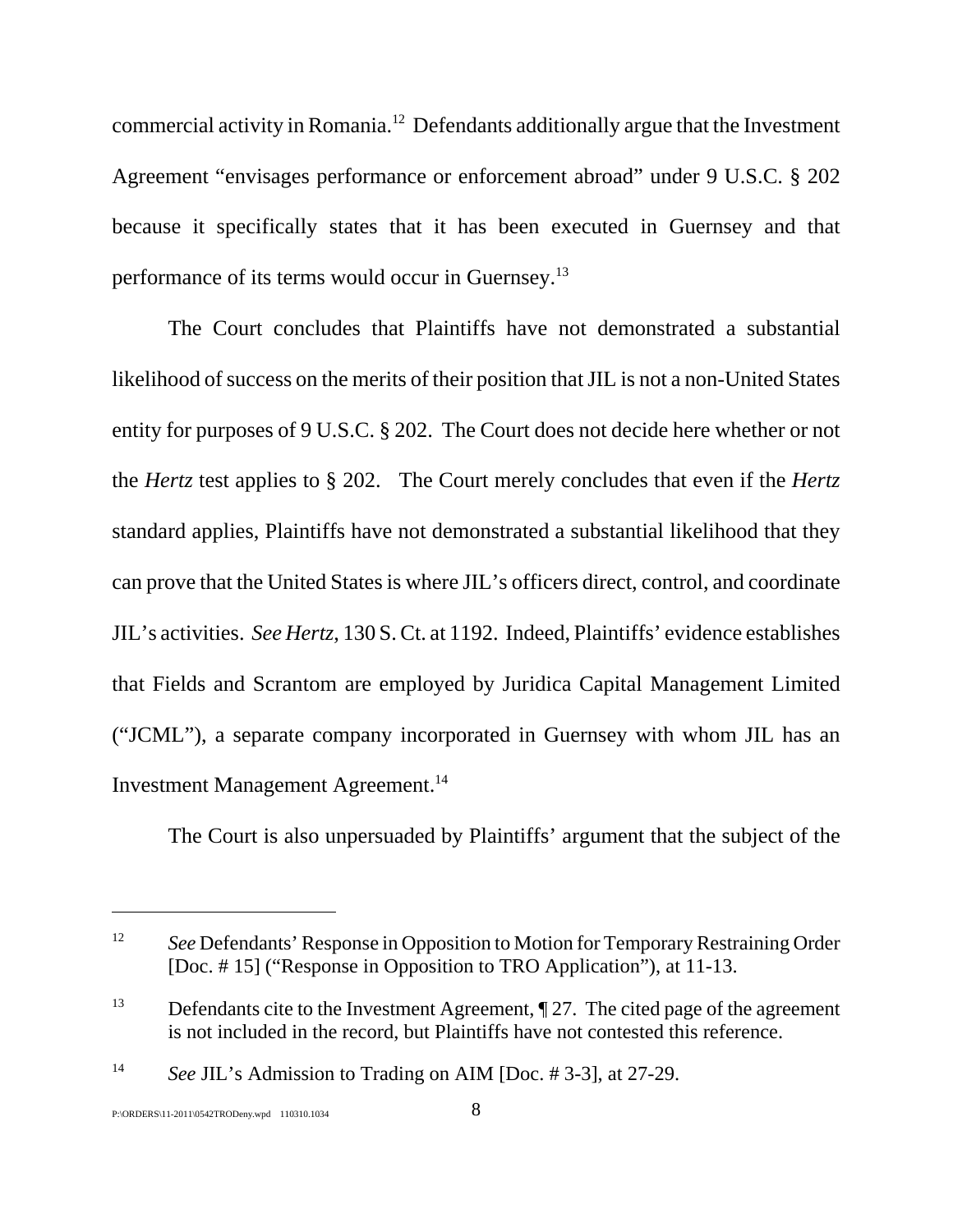parties' dispute, fees paid by JIL in connection with an arbitration concerning the Romanian government's business dealings, does not create a "reasonable relationship" to one or more foreign states for purposes of § 202. The Court concludes that Plaintiffs have failed to show substantial likelihood of success on the merits of its contentions that the arbitration provision is unenforceable because of the absence of an international nexus required by § 202.

Plaintiffs next argue that the arbitration provision is unenforceable because it was obtained by "fraud." Plaintiffs contend one of the non-executive members of JIL's Board of Directors, Lord Daniel Brennan ("Brennan"), is a member of the LCIA's Board of Directors, which is responsible for appointing the LCIA Court, which, in turn, is responsible for appointing arbitrators to various cases.<sup>15</sup> Plaintiffs argue that this alleged relationship presents a conflict of interest and add that they would not have agreed to the arbitration provision had they known this fact. Defendants contradict this argument with direct evidence. Defendants present the affidavit of Brennan that he was never on the LCIA's Board of Directors and has no influence on the selection of arbitrators or the assignment of arbitrators to cases.16 Therefore, Plaintiffs fail to show a substantial likelihood of success on the merits of

<sup>&</sup>lt;sup>15</sup> Memorandum in Support of TRO Application, at 8.

<sup>16</sup> *See* Response in Opposition to TRO Application*,* at 16-17; *see also* Declaration of Daniel Brennan [Doc. # 23-3], ¶¶ 9-15.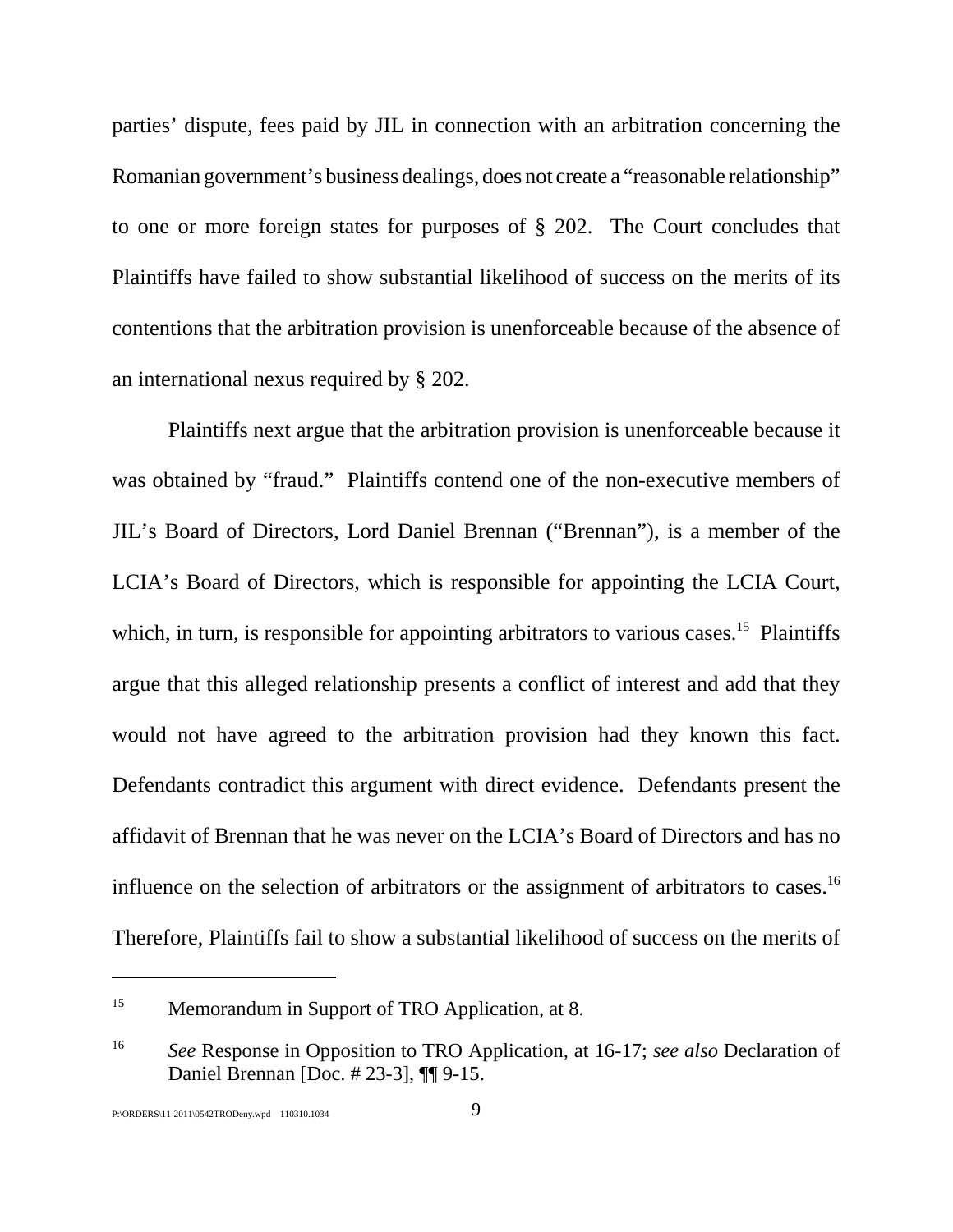their contention that the arbitration provision was obtained by fraud.

Finally, Plaintiffs argue that the arbitration provision is both substantively and procedurally unconscionable. Plaintiffs rely on Texas  $law<sup>17</sup>$  stating that "[s]ubstantive unconscionability refers to the fairness of the arbitration provision itself, whereas procedural unconscionability refers to the circumstances surrounding adoption of the arbitration provision." *In re Palm Harbor Homes, Inc.*, 195 S.W.3d 672, 677 (Tex. 2006). Plaintiffs argue that the arbitration provision is substantively unconscionable because (1) it is expensive to arbitrate before the LCIA in Guernsey; (2) Juridica has the ability to determine the pool of potential arbitrators because Brennan allegedly is a member of the LCIA Board of Directors; and (3) generally, holding the arbitration in Guernsey, as a practical matter, will deprive Plaintiffs of their day in court. Plaintiffs further argue that the arbitration provision is procedurally unconscionable because King & Spalding, which allegedly represented Plaintiffs in the negotiations on the Investment Agreement, was "acting in its own self interest when it advised [P]laintiffs to enter into the arbitration provision."18 Defendants strenuously disagree

<sup>&</sup>lt;sup>17</sup> Plaintiffs cite to Texas, not Federal, law on unconscionability. "[A]s a matter of federal law, arbitration agreements and clauses are to be enforced unless they are invalid under principles of state law that govern all contracts." *Brown v. Pacific Life Ins. Co.*, 462 F.3d 384, 396 n.8 (5th Cir. 2006) (quoting *Iberia Credit Bureau, Inc. v. Cingular Wireless LLC*, 379 F.3d 159, 166 (5th Cir. 2004)). Accordingly, the Court applies Texas law and the parties' cited authorities.

<sup>18</sup> Memorandum in Support of TRO Application*,* at 11-12.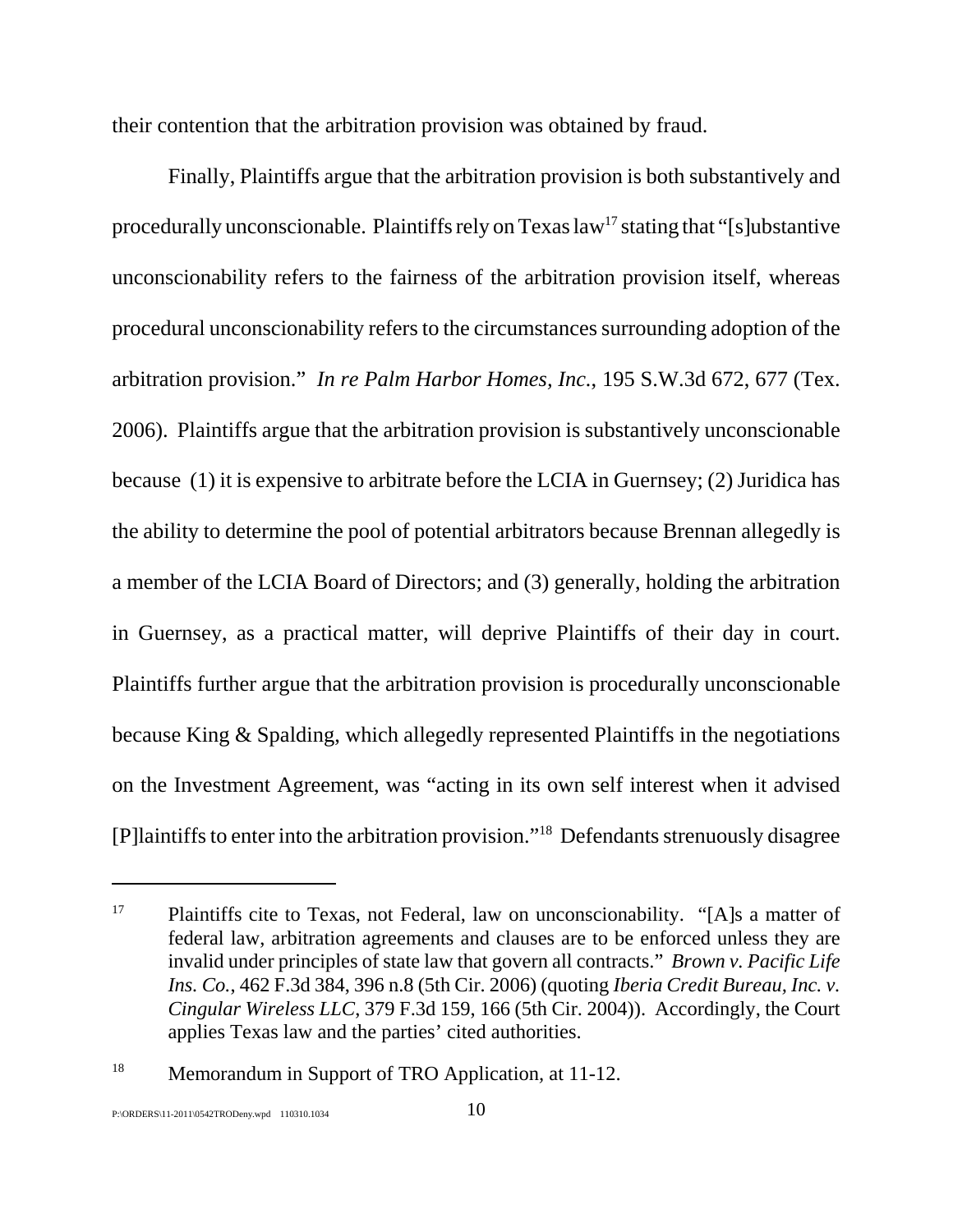and have submitted countervailing evidence.

"The test for substantive unconscionability is whether, given the parties' general commercial background and the commercial needs of the particular trade or case, the clause involved is so one-sided that it is unconscionable under the circumstances existing when the parties made the contract." *See In re Palm Harbor Homes*, Inc., 195 S.W.3d at 678 (internal quotation marks omitted). "Unconscionability principles are applied to prevent unfair surprise or oppression." *Id.* at 679.

The Court is unpersuaded by Plaintiffs' arguments on unconscionability. First, Plaintiffs have not demonstrated that the expense of arbitration before the LCIA in Guernsey is significantly more than federal litigation in this district. Plaintiffs rely on *In re Olshan Foundation Repair Co., LLC*, 328 S.W.3d 883 (Tex. 2010), for the proposition that "to determine if the cost of arbitration renders the provision unconscionable, a party must provide a comparison of the total cost between litigation costs versus arbitration costs."19 Plaintiffs rely simply on the LCIA Schedule of Arbitration Costs<sup>20</sup> and Internet printouts showing the comparative costs of flying

<sup>19</sup> *Id.* at 9.

<sup>&</sup>lt;sup>20</sup> Exhibit 6 to Memorandum in Support of TRO Application [Doc.  $\#$  3-6].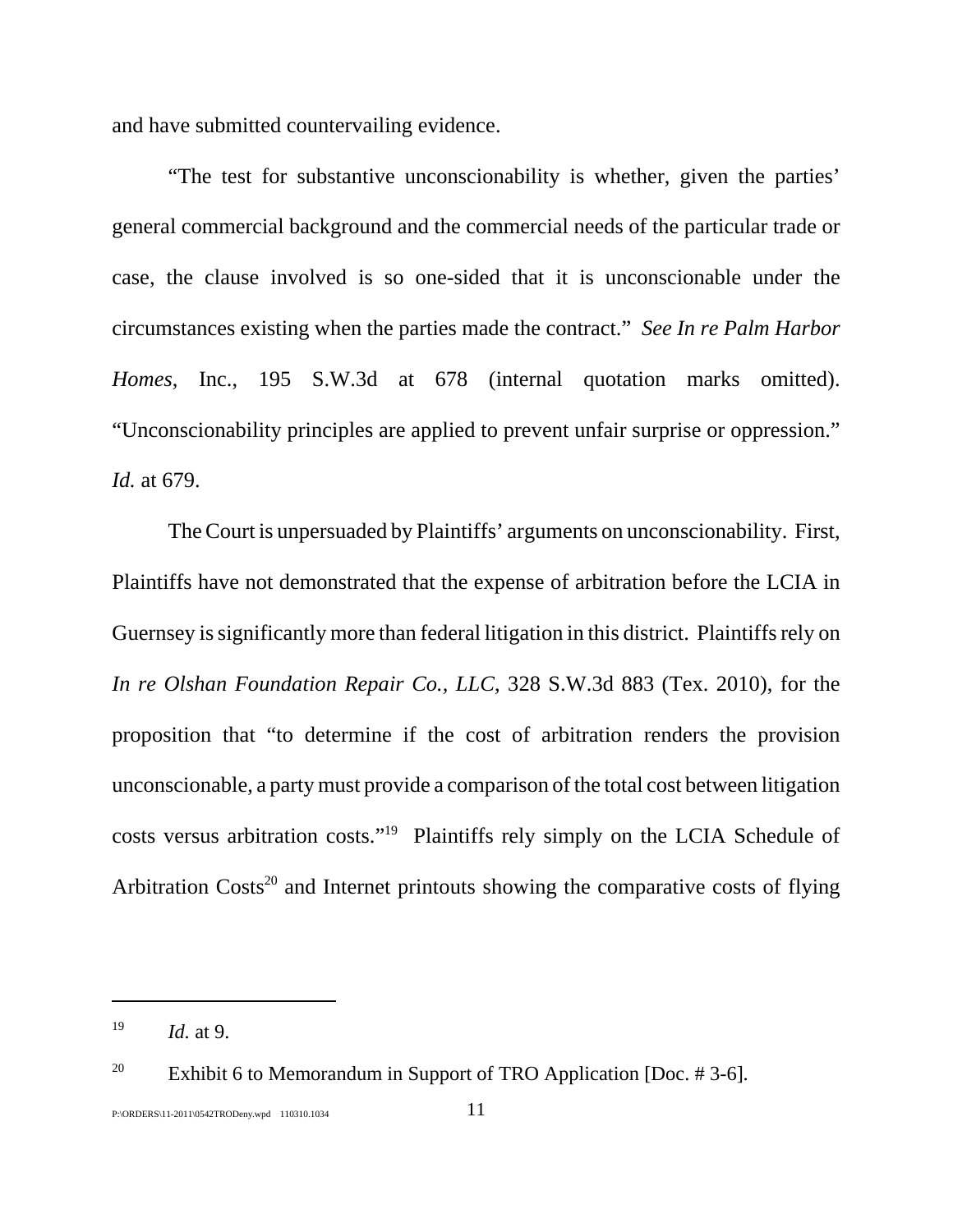from Chicago to Guernsey and Chicago and Houston for their cost comparison.<sup>21</sup> Plaintiffs do not estimate the total cost of arbitrating in Guernsey, nor provide any information regarding the expense to the parties of litigating in this Court. Moreover, the cost of travel to Guernsey is not necessarily implicated in the questioned arbitration. The Investment Agreement provides that an in-person hearing is only required if requested by either party. Further, Plaintiffs do not contradict Defendants' assertion that depositions of witnesses could be submitted as evidence in lieu of a live hearing. Plaintiffs have not provided persuasive evidence that it is materially more expensive to arbitrate this dispute in Guernsey than in federal court in Houston, Texas.

 Plaintiffs also argue that Juridica has the ability to determine the pool of potential arbitrators because Brennan allegedly is a member of the LCIA Board of Directors. This argument, as discussed above, is unsupported by any evidence and is rejected.

Third, Plaintiffs claim, generally, that an arbitration in Guernsey is unconscionable because that location as a practical matter will deprive them of their

<sup>&</sup>lt;sup>21</sup> *Compare Exhibit 7 to Memorandum in Support of TRO Application [Doc. #3-7]* (showing flight from Chicago to London is \$3000), *with* Exhibit 8 to Memorandum in Support of TRO Application [Doc. # 3-8] (showing flight from Chicago to Houston is approximately \$940).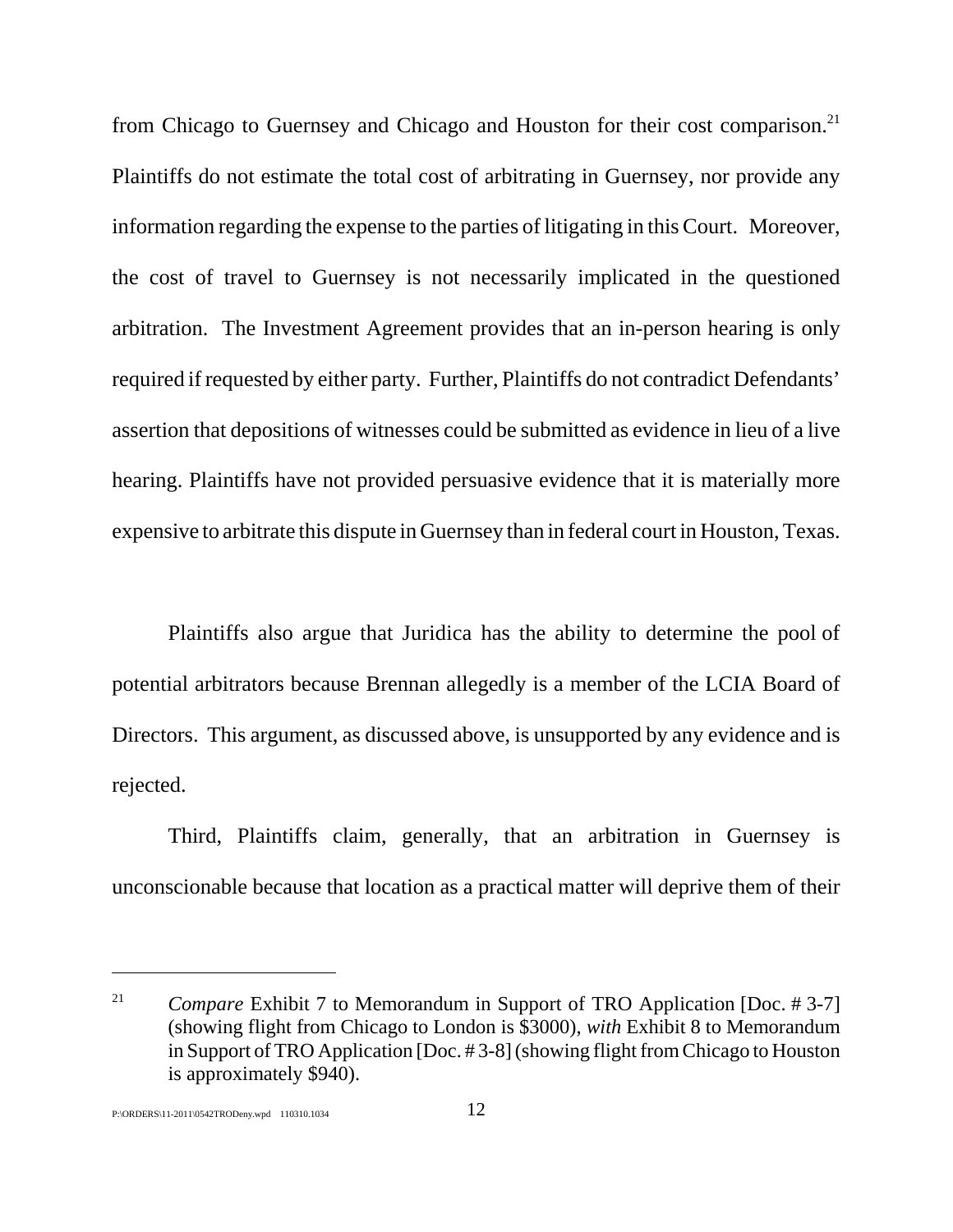day in court.22 Plaintiffs rely for this point on *Sudduth v. Occidental Pereune*, 70 F. Supp. 2d 691 (E.D. Tex. 1999), in which a forum selection clause in an international employment contract between United States citizens was not enforced because of the "grave inconvenience or unfairness of trying the case in Peru." *Id.* at 694-97. The *Sudduth* decision is not binding on this Court and, in any event, involved materially distinguishable facts from those presented here. Unlike *Sudduth*, which involved employment contracts to perform work in the Peruvian jungle between a Californiabased corporation and its employees, who were United States residents and citizens, the case at bar involves sophisticated commercial entities and a prominent arbitration provision.23 The parties at bar agreed to arbitration in the jurisdiction of incorporation and the financial center of one of the signatories to the agreement. Plaintiffs simply have not presented evidence demonstrating that arbitration in Guernsey would cause "grave inconvenience or unfairness."

The Court accordingly concludes that Plaintiffs have not offered sufficient evidence demonstrating that arbitration in Guernsey makes the arbitration provision

<sup>&</sup>lt;sup>22</sup> Memorandum in Support of TRO Application, at  $9-11$ .

 $^{23}$  On the title page of the Investment Agreement, which has only eleven lines of text, is the phrase: "**THIS AGREEMENT IS SUBJECT TO BINDING ARBITRATION."** *See* Investment Agreement [Doc. # 3-2], at 1. This sentence stands alone in bold, and is at least 16 pt. font. The sentence could not be overlooked and gave Plaintiffs fair notice to check the details of the arbitration requirements.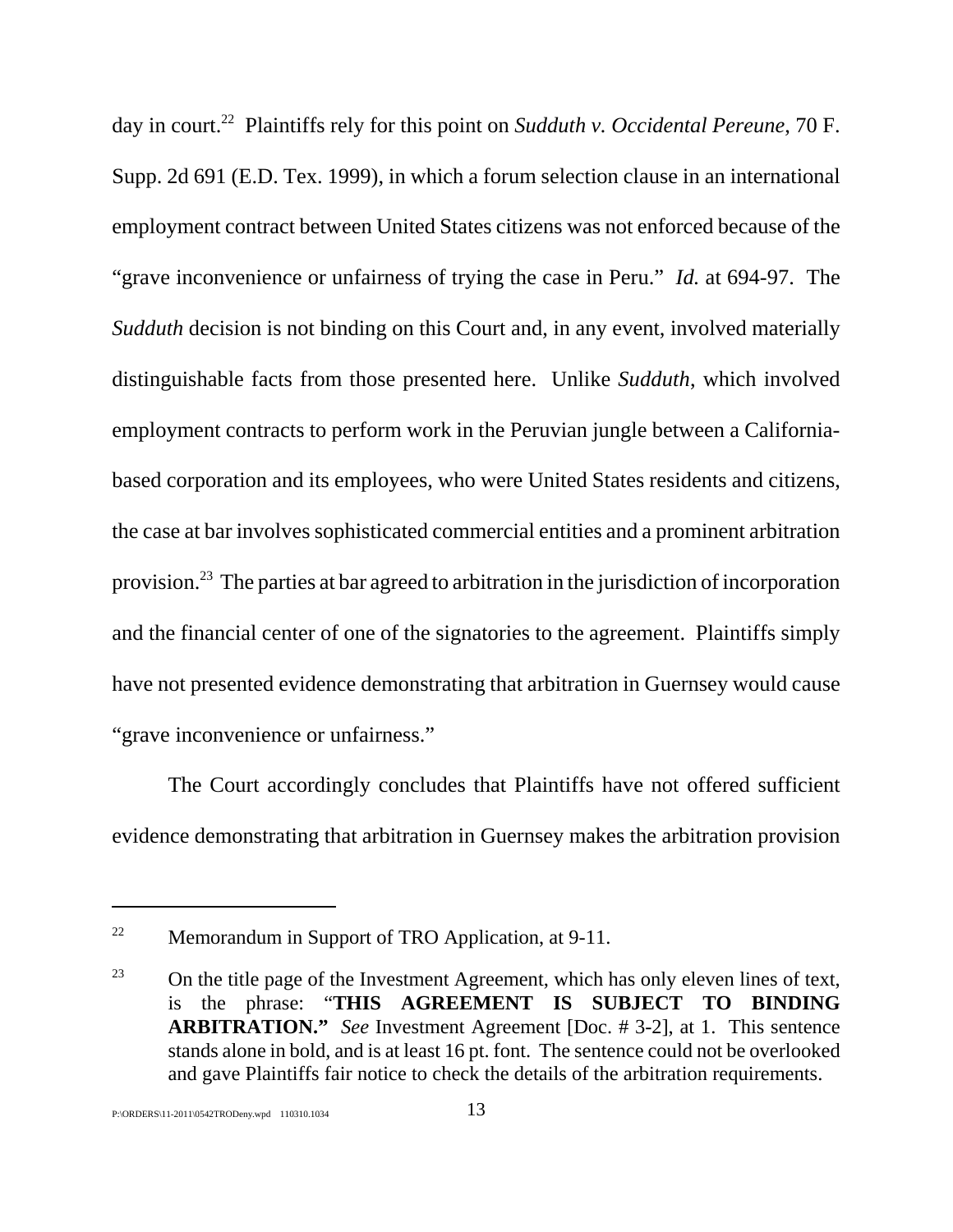so "one-sided" as to be unconscionable. *See In re Palm Harbor Homes, Inc.*, 195 S.W.3d at 678; *see also Brown v. Pacific Life Ins. Co.*, 462 F.3d 384, 397-98 (5th Cir. 2006) (applying Louisiana law and declining to find arbitration clauses in financial services agreement unconscionable where plaintiffs were not forced to agree to those clauses and could have chosen not to engage the services of defendant, the arbitration clauses were not exceptional or burdensome, and there was no reason to believe plaintiffs had not knowingly and willingly accepted the terms).

Plaintiffs also have not demonstrated procedural unconscionability. Plaintiffs retained Illinois counsel, Stuart Spiegel, Esq., who is unaffiliated with King & Spalding, to review the Investment Agreement and to advise Plaintiffs on that Agreement.<sup>24</sup> Spiegel specifically emphasized that he had reviewed the arbitration provision and it very likely would be enforceable. The Court finds neither unfair surprise nor oppression under the circumstances here. *See In re Palm Harbor Homes, Inc*., 195 S.W.3d at 679.

The Court thus concludes for the purposes of the TRO Application that Plaintiffs have failed, based on the evidence and arguments of record, to show substantial likelihood of success on the merits of any of their arguments that the

<sup>24</sup> *See* May 23, 2008 letter from Plaintiffs' counsel, Stuart Spiegel ("Spiegel"), to JIL, attached as Exhibit 1 to Defendants' Corrected Response in Opposition to Motion for Temporary Restraining Order [Doc. # 21]. This exhibit was also marked as Defendant's Exhibit 3 [Doc. # 23-4] at the Court's hearing on the TRO Application.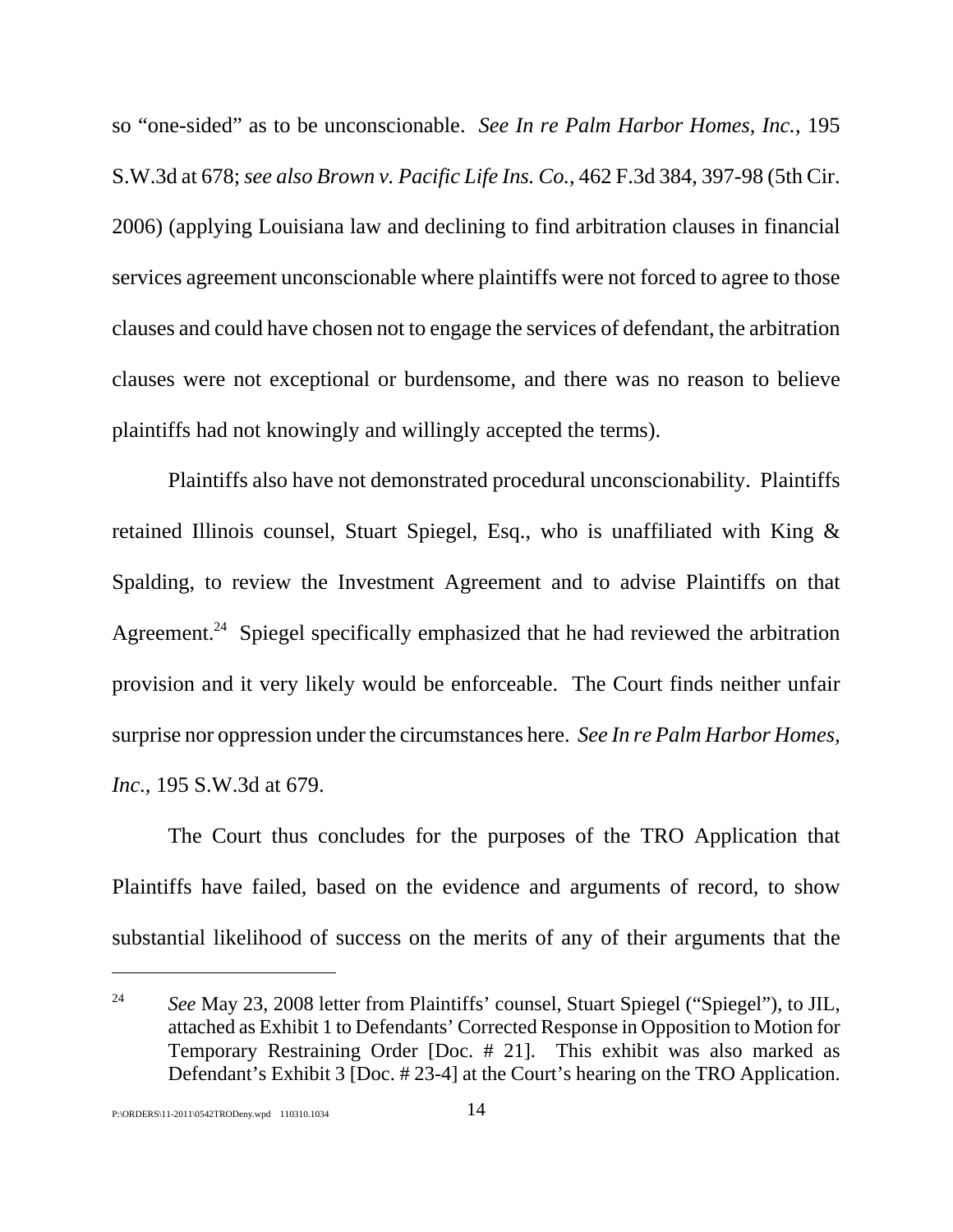arbitration provision is unenforceable. Accordingly, Plaintiffs have not carried their burden on this record to demonstrate a substantial likelihood of success on the merits of their claims and therefore are not entitled to a TRO.

In an exercise of caution, the Court turns to the other factors to be considered under Rule 65.

*Substantial Threat of Irreparable Injury.–* In Plaintiffs' Memorandum in Support of TRO Application,<sup>25</sup> the only irreparable harm argued is the largely unsupported assertion that they "are simply without the financial means to defend themselves in the costly LCIA arbitration."26 In the Fifth Circuit, the expense of an arbitration does not constitute irreparable harm. *See City of Meridian v. Algernon Blair, Inc.*, 721 F.2d 525, 529 (5th Cir. 1983); *accord Siag v. King & Spalding LLP*, No. H-10-367, 2010 WL 2671580, at \*2 (S.D. Tex. June 30, 2010); *Encompass Power Servs, Inc. v. Eng'g & Constr. Co.*, No. H-05-2759, 2005 WL 3234369, at \*2 (S.D. Tex. Nov. 29, 2005). Plaintiffs have not demonstrated that arbitration in Guernsey would be materially more expensive than in the Southern District of Texas.

<sup>&</sup>lt;sup>25</sup> Memorandum in Support of TRO Application [Doc.  $\#$  3], at 12.

<sup>&</sup>lt;sup>26</sup> *Id.* at 12. Plaintiffs submitted an affidavit of Mr. Valerian Simirica, in which he avers that neither he nor his company S&T can afford the fees associated with the LCIA arbitration, including retaining English counsel; however, Plaintiffs have not submitted any other financial information. *See* Affidavit of Valerian Simirica [Doc.  $\# 3-1$ , 15.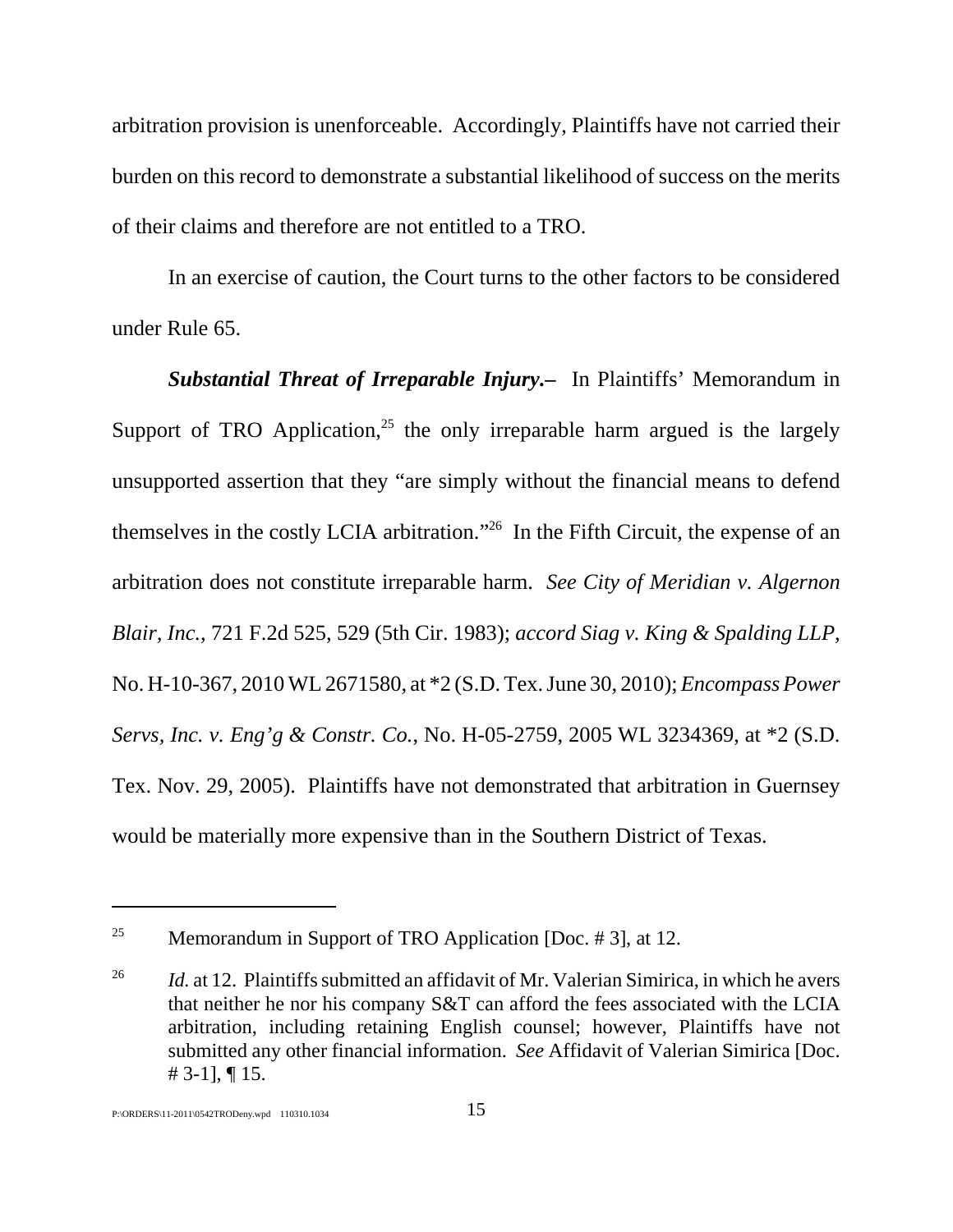At the hearing on the TRO Application, Plaintiffs also argued that they would suffer irreparable harm because any arbitration award would be unenforceable under the Convention, citing 9 U.S.C. § 202. However, as discussed earlier, Plaintiffs have not met their burden in this regard. Plaintiffs have not made a sufficient showing under § 202 that JIL has its principal place of business in the United States or that the arbitration provision does not have a reasonable relationship with one or more foreign states.

*Balance of Hardships.–* Regarding the third prong of the Rule 65 test for issuance of a TRO, Plaintiffs have not demonstrated that any harm they may suffer from denial of the TRO outweighs the prejudice to Defendants caused if the court were to grant the requested TRO. Enjoining the arbitration harms JIL by preventing it from exercising the bargained for arbitration rights under the Investment Agreement. *See City of Meridian*, 721 F.2d at 529. Plaintiffs have not demonstrated any legally cognizable countervailing harm to outweigh this prejudice to  $JIL$ <sup>27</sup> Plaintiffs have not met their burden on the third TRO factor.

*Public Interest.–* The fourth TRO factor, the public interest, also favors denying Plaintiffs' request to enjoin the arbitration. There is a "liberal federal policy favoring arbitration agreements" and "injunctions staying arbitrations are viewed with

 $27$  Plaintiffs have not demonstrated that there is materially more expense associated with a Guernsey arbitration than Federal court litigation in Houston, Texas.